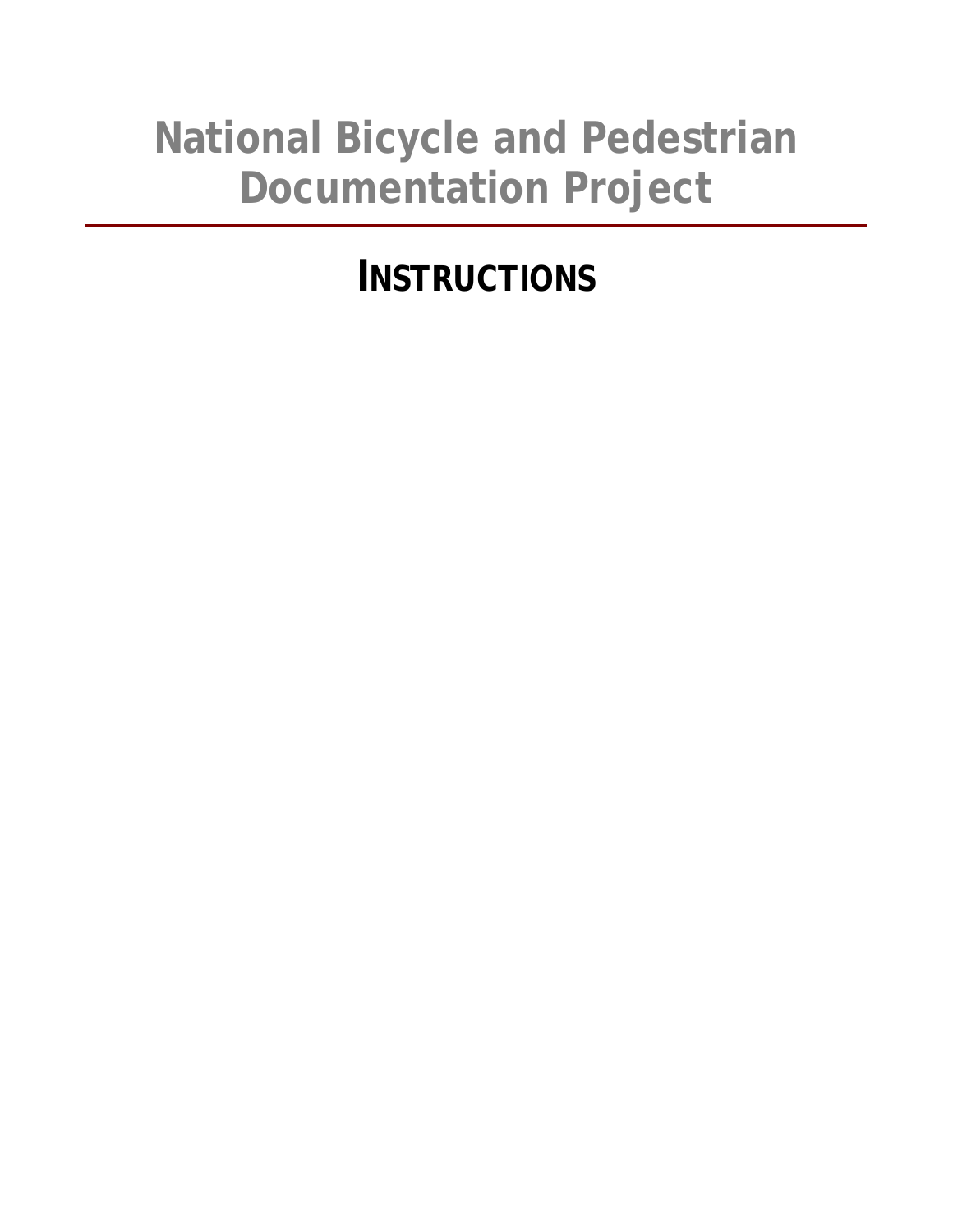The National Documentation Project (NBPD) is an annual bicycle and pedestrian count and survey effort sponsored by the Institute of Transportation Engineers Pedestrian and Bicycle Council. The goals of the NBPD are to: (1) Establish a consistent national bicycle and pedestrian count and survey methodology;(2) Establish a national database of bicycle and pedestrian count information generated by these consistent methods and practices; and (3) Use the count and survey information to begin analysis on the correlations between local demographic, climate and land‐use factors and bicycle and pedestrian activity.

Alta Planning + Design, a national bicycle and pedestrian planning firm, initiated this effort through the ITE Pedestrian & Bicycle Council in 2003, when it was identified as a priority for the Council and will continue to lead this effort along with the ITE Pedestrian and Bicycle Council. Alta has been responsible for the development of the draft methodology and materials.

This document is a draft effort and any recommendations, corrections or suggestions can be addressed to the National Bicycle and Pedestrian Project at: *info@bikepeddocumentation.org*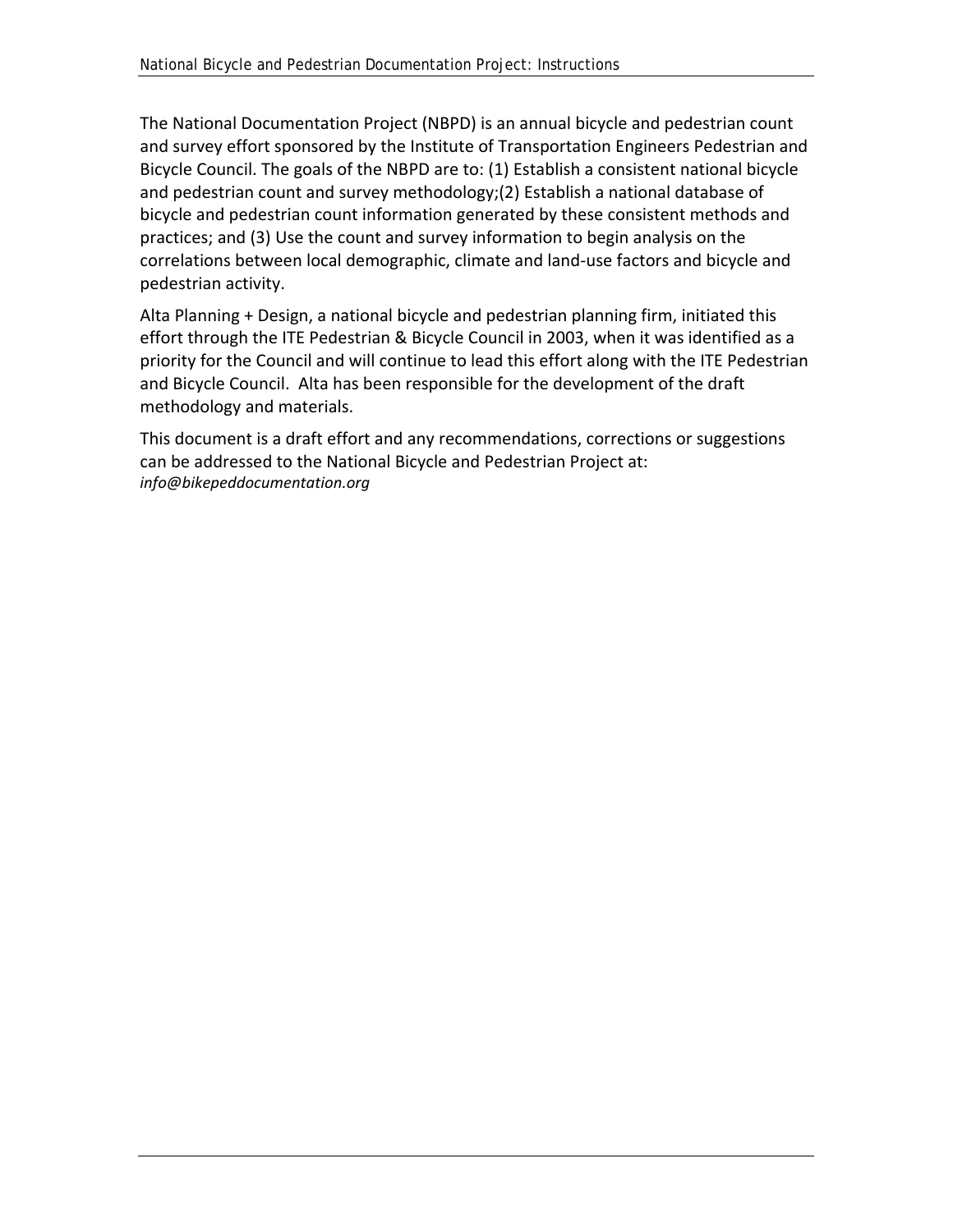## **Table of Contents**

| 1.                                                |  |
|---------------------------------------------------|--|
|                                                   |  |
|                                                   |  |
|                                                   |  |
|                                                   |  |
|                                                   |  |
|                                                   |  |
|                                                   |  |
|                                                   |  |
|                                                   |  |
|                                                   |  |
|                                                   |  |
|                                                   |  |
|                                                   |  |
|                                                   |  |
|                                                   |  |
|                                                   |  |
|                                                   |  |
|                                                   |  |
|                                                   |  |
|                                                   |  |
| 3.4 Post-Survey Data Tabulation and Submission 15 |  |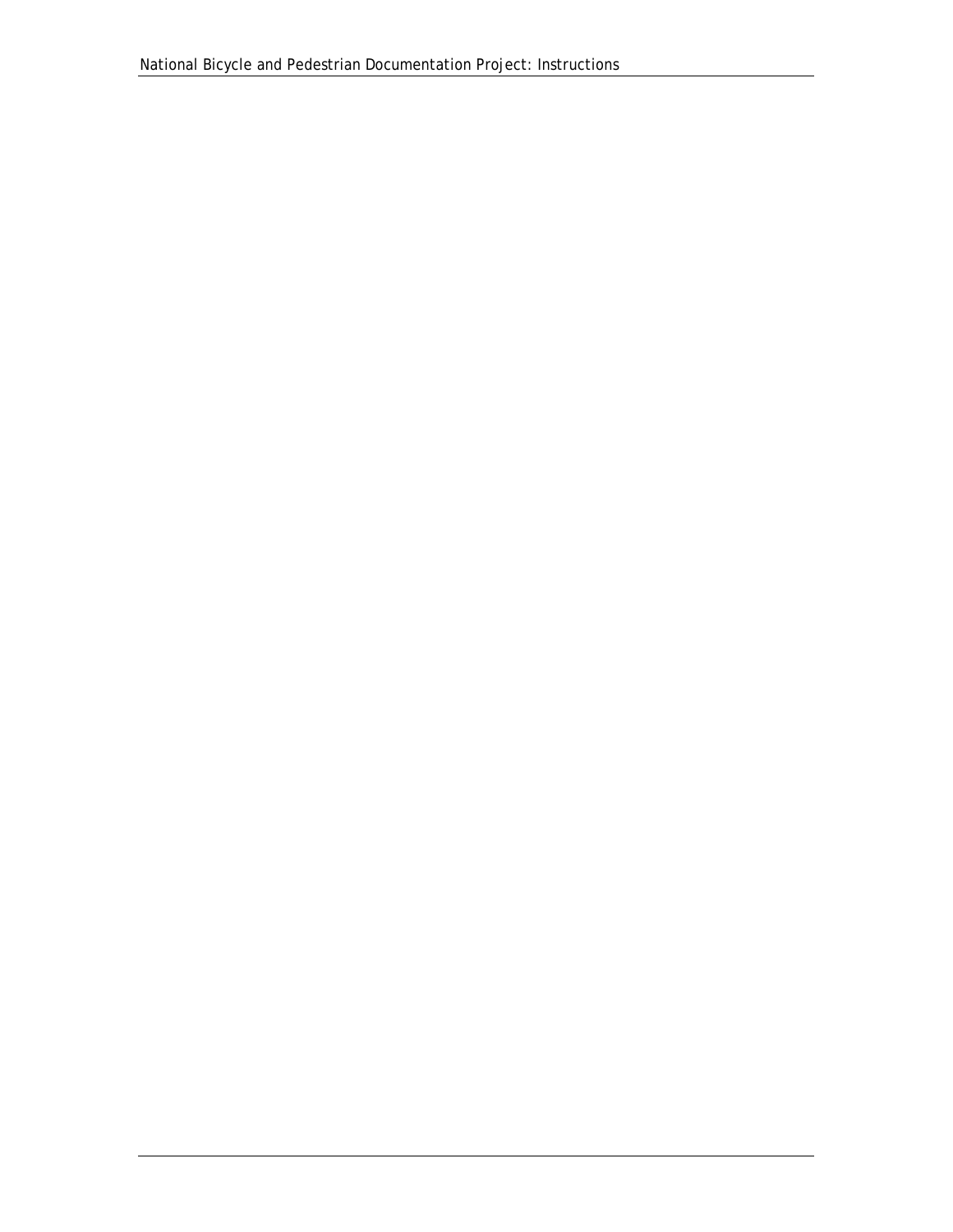## **Introduction**

This document provides detailed instructions on conducting bicycle and pedestrian counts and surveys as part of the National Documentation Project. The document first reviews the proposed dates and times, provides instructions for counts and then provides instructions for surveys.

## **1.Proposed Count and Survey Dates and Times**

#### **Dates**

The second week in September is proposed as the official annual national bicycle and pedestrian count and survey week. Participants in the National Documentation Project shall pick at least one weekday (Tuesday, Wednesday, or Thursday) and a Saturday following or preceding the official count dates. Optional counts can be conducted in January, May and July to understand seasonal changes in walking and cycling.

| <b>Official</b> | Optional                                                                   | Optional | Optional |
|-----------------|----------------------------------------------------------------------------|----------|----------|
|                 | Sept. 14-16, 2010   January 12-14, 2010   May 11-13, 2010   July 6-8, 2010 |          |          |
|                 | Sept. 13-15, 2011   January 11-13, 2011   May 10-12, 2011   July 5-7, 2011 |          |          |
|                 | Sept. 11-13, 2012   January 10-12, 2012   May 15-17, 2012   July 3-5, 2012 |          |          |

**Proposed National Count Dates** 

To reduce the chance that data is skewed by weather, sports events, or other outside factors, local participants may choose to conduct counts and surveys on more than one weekday during the count week and on the Saturdays preceding and following the count week.

**Note 1:** The collection of year-long data has allowed us to be able to adjust counts done at any time of the year in most locations. However, we recommend using the National count dates whenever possible.

**Note 2:** If your agency or group has been conducting counts at other times of the year, continue to do those counts at the same time period rather than change to these dates.

## **Rationale for Dates**

The National Count Date in mid‐September was selected because it represents a peak period for walking and bicycling, both work‐ and school‐related. Weather conditions across the country are generally conducive, schools have been underway for several weeks, and people have returned from vacations and are back at work.

At least one weekday and one weekend day should be selected to obtain a sampling of weekday and weekend activity levels. There should be little statistical difference

1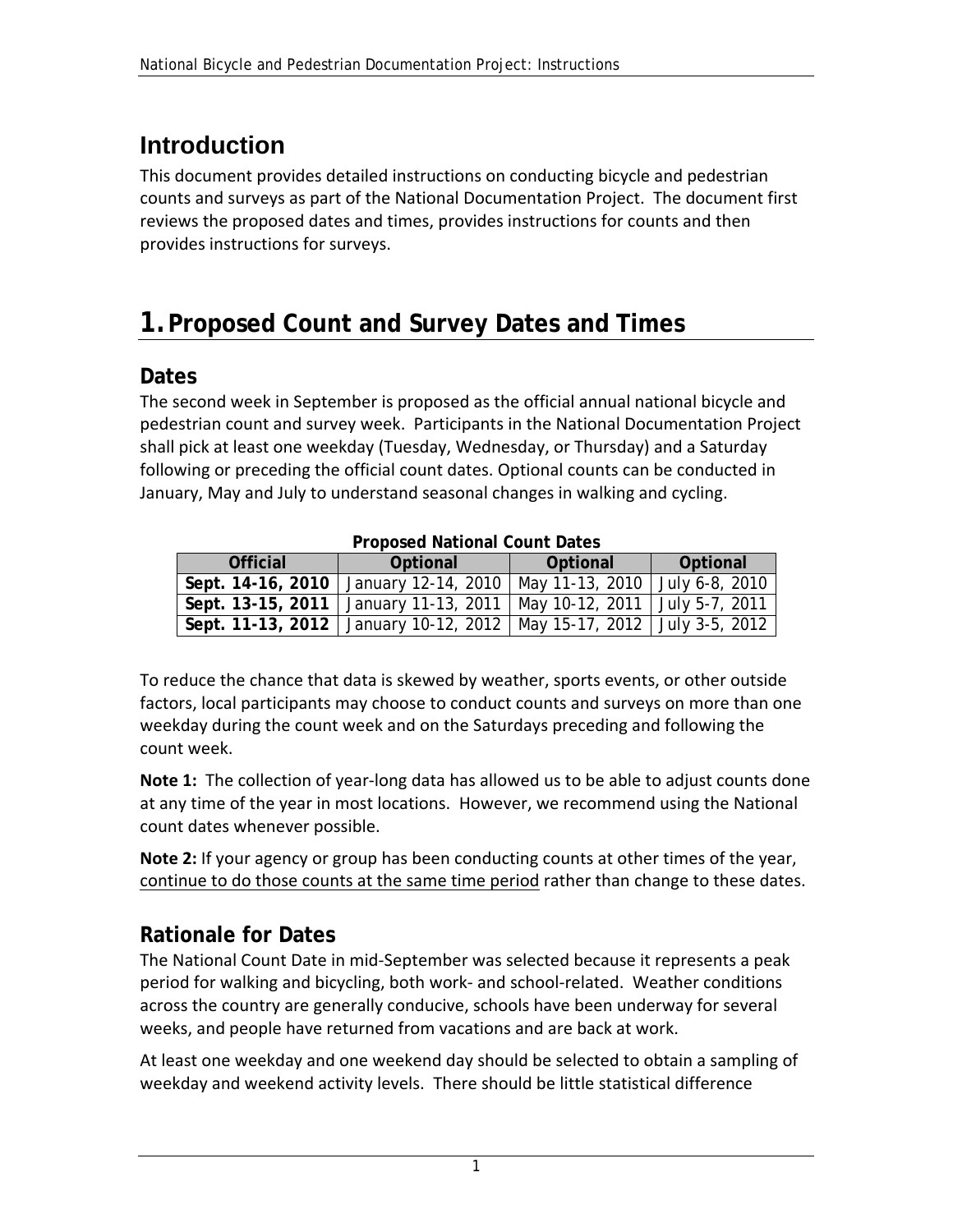between counts conducted on a Tuesday, Wednesday, or Thursday of the same week, and this provides agencies and organizations some scheduling flexibility.

The other dates were selected to provide a representative sampling of activity during a typical spring (May) and winter (January) period. The  $4<sup>th</sup>$  of July period was selected because it will afford both a typical summer weekday and what is typically the busiest holiday period and activity period for recreational facilities and activities.

Having an official count week is also important for generating enthusiasm around the date. Much like nationwide Bike to Work Weeks, we hope that the National Documentation Project Week in September will become a much‐anticipated annual event in localities around the nation.

### **Times**

Based on our research, we are recommending new time periods for 2009 onwards (see below). However, if you have been doing counts using the old time periods, please keep using these same time periods for all future counts in order to be consistent.

#### *RECOMMENDED TIMES:*

Weekday, 5‐7 PM Saturday, 12 noon – 2PM

#### *SECONDARY TIMES:*

Weekday, 7 AM to 7 PM Saturday, 7 AM to 7 PM

## **Rationale for Time Periods**

Time periods are more important for counts than for surveys. Weekday PM peak periods were chosen since the afternoon peak typically has the largest volume of travelers, with commuters, school children and people running errands. Counts conducted during these periods will provide an excellent snapshot of walking and bicycling during the peak periods of the year. Mid‐day weekend periods are another peak period. Actual local peak periods may vary with considerably. It is recommended that the national count time periods be collected along with supplementary time periods if it is determined that this period captures the true peak period of activity.

## **Automatic Machines**

While the NBPD is based on manual counts, we strongly encourage agencies and groups conducting counts to consider conducting automatic machine counts in their community. These machines will give invaluable information for estimating annual usage, benefits and other information.

#### **Weather**

Weather may be a determinant in selecting one of the three proposed weekdays to conduct counts and surveys, but a participant should not be worried if the weather is poor or unusual during the count period. Weather conditions will be recorded for each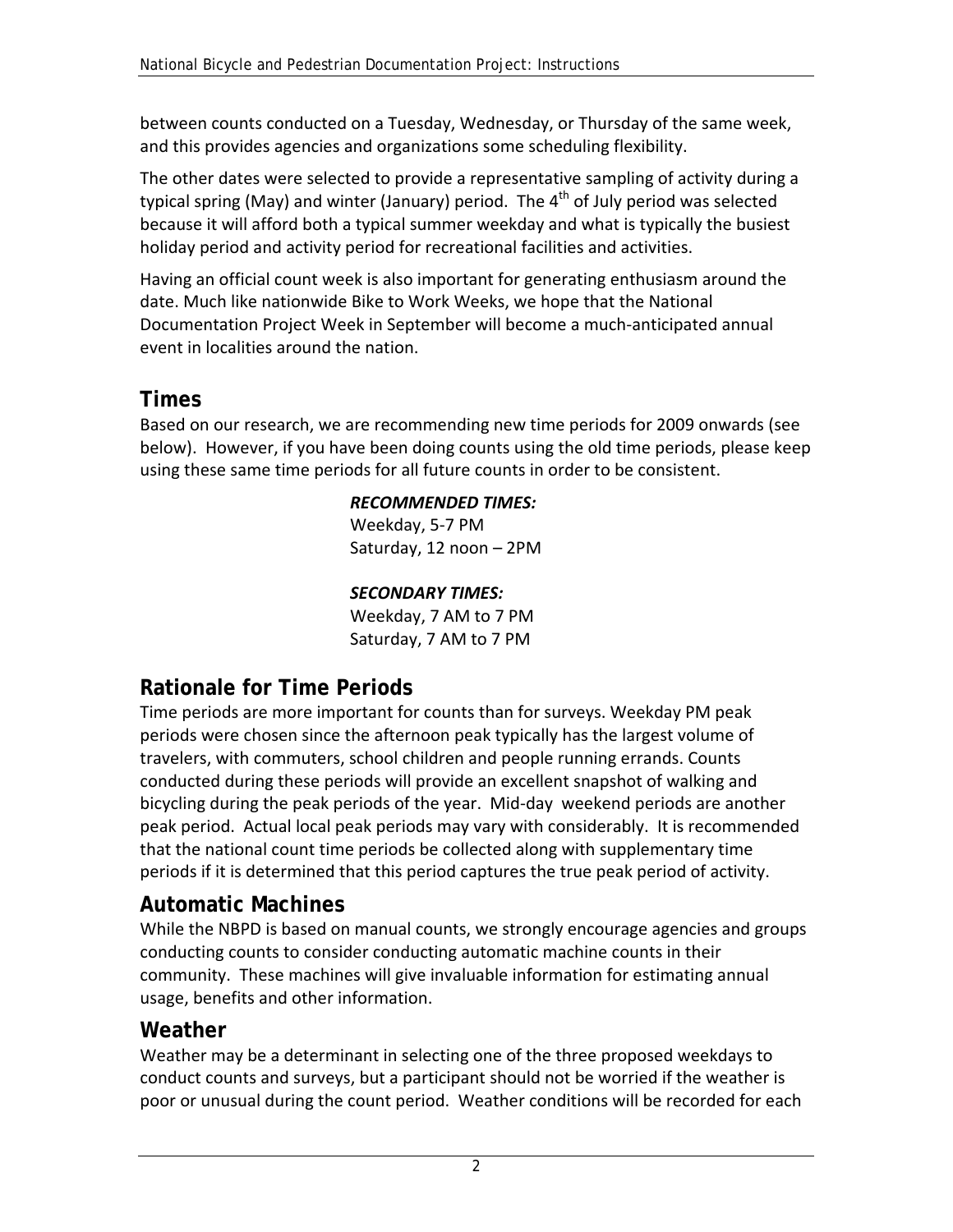count in the Background Data Sheet and be considered as a factor in future analysis. Over time, counts and surveys will average out and overall trends in activity will become apparent.

#### **Number of Counts per Location**

We suggest that between 1 and 3 counts be conducted at every location on sequential days and weeks, based on the approximate levels of activity. Areas with high volumes (over 100 people per hour during mid‐day periods) can usually be counted once on a weekday and weekend day, unless there is some unusual activity that day or land use nearby.

Areas with lower activity levels and/or with unusual nearby land uses (with any irregular activity, such as a ball park) or activity (such as a special event) should be counted on sequential days or weeks at least one more and possibly two more times.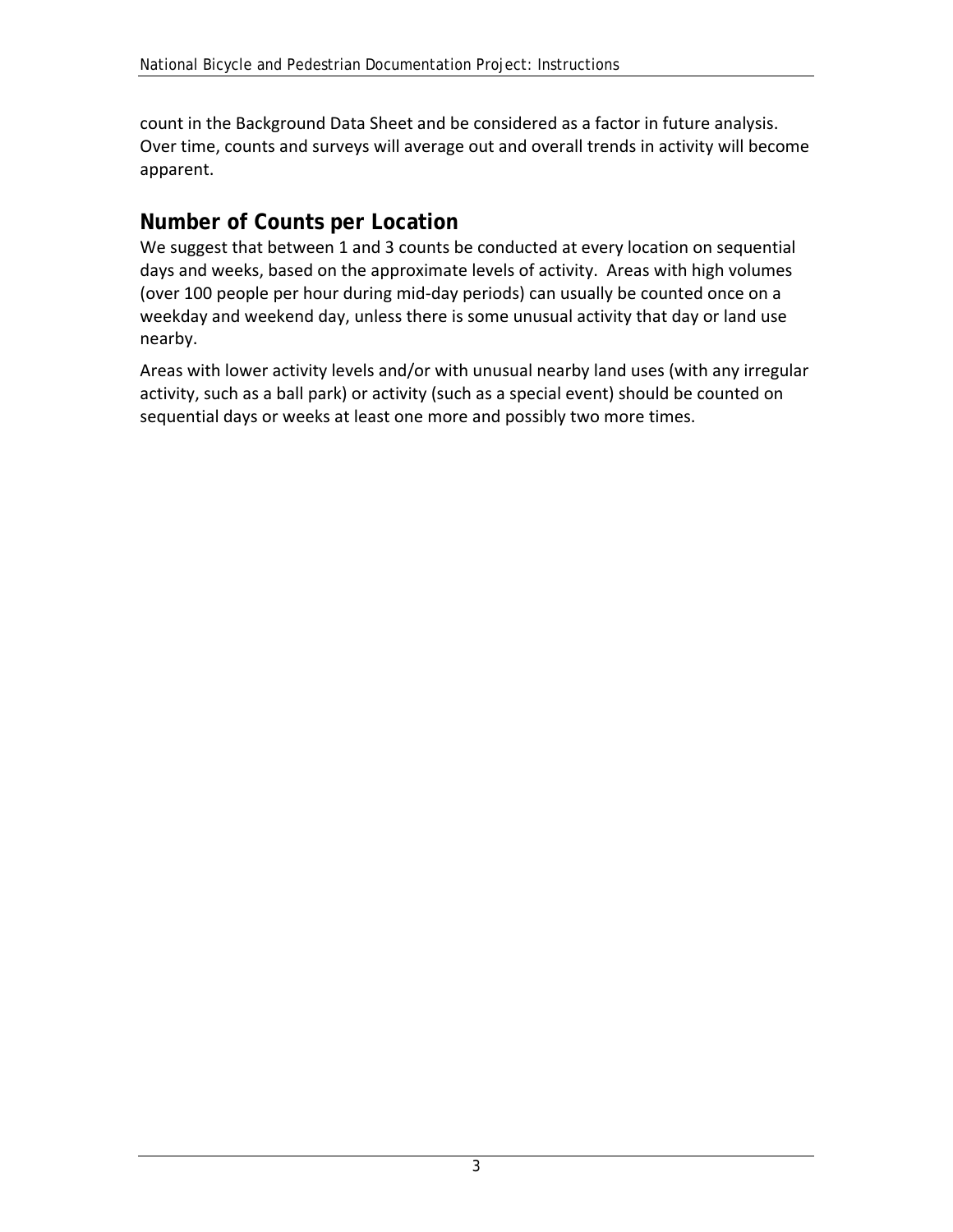*This page intentionally left blank*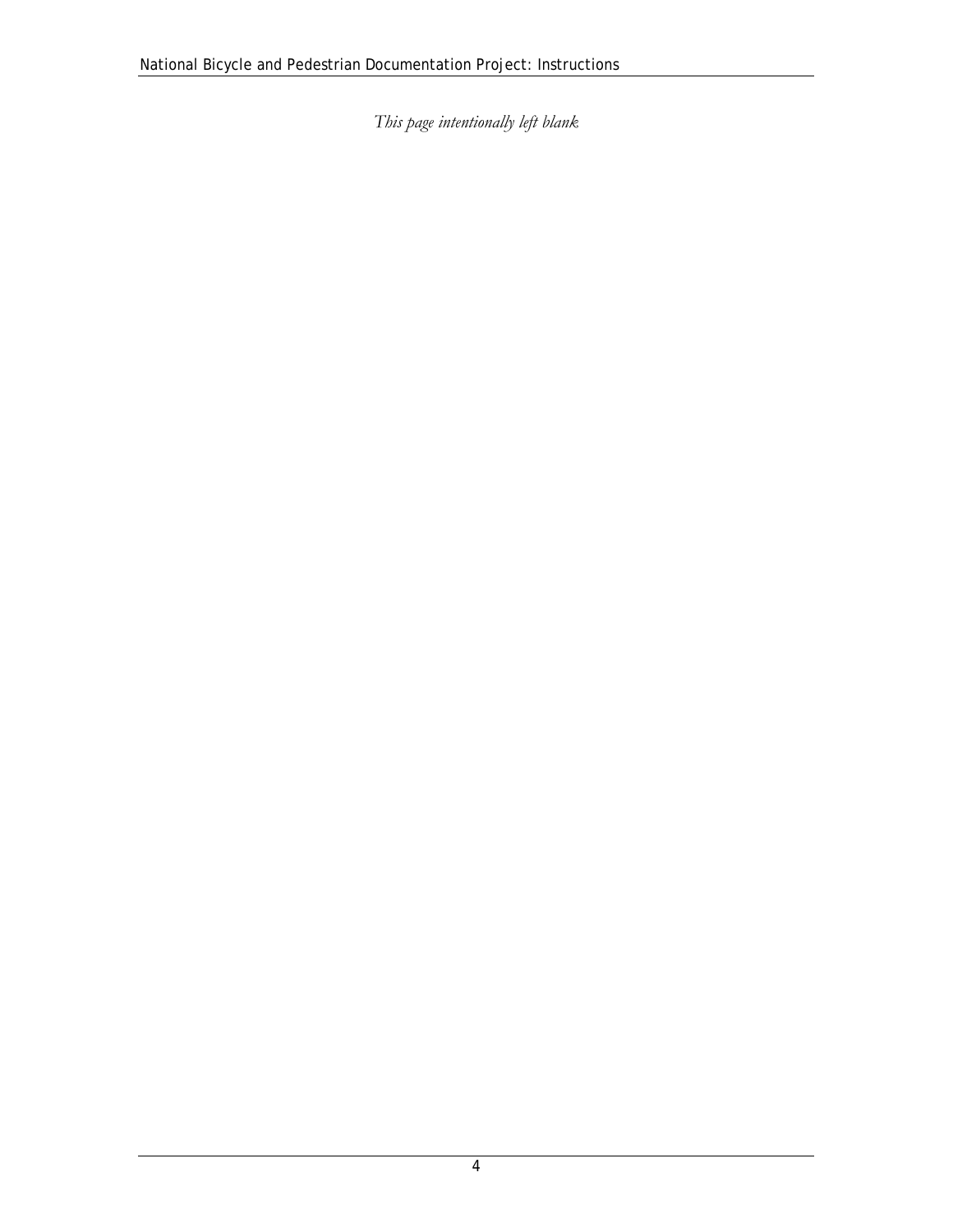## **2. Counts**

## **2.1 Count Methodology**

### **Count Variables**

The proposed counts are intended to identify the numbers of bicyclists and pedestrians passing a specific point or intersection. A person who passes by a point more than once is counted each time they pass by the point. Localities may wish to record additional variables in addition to the number of people passing by, such as bicyclists versus pedestrians, the number of people using wheelchairs or the estimated number of children, teens and adults.

## **Number of Count Locations**

In the interest of maximizing participation, a minimum number of count locations has not been set for the NBPD. Participants may submit data for a single location. However, to understand walking and cycling in a local area, we recommend that participants count at more than one location.

Should an agency wish to conduct more counts, which is recommended, we estimated that, at a minimum, one count should be conducted per 15,000 of population. This was considered a reasonable balance between obtaining representative counts throughout a community, and budget limitations.

## **Count Location Criteria**

Criteria for count and survey locations include:

- Pedestrian and bicycle activity areas or corridors (downtowns, near schools, parks, etc.)
- Representative locations in urban, suburban, and rural locations
- Key corridors that can be used to gauge the impacts of future improvements
- Locations where counts have been conducted historically
- Locations where there are on-going counts being conducted by other agencies through a variety of means, including video taping
- Gaps and pinch points for bicyclists and pedestrians (potential improvement areas)
- Locations where bicycle and pedestrian collision numbers are high
- Select locations that meet as many of the criteria as possible.

It is important to note that a random selection of locations is statistically the best way to estimate area-wide activity levels. However, there is no methodology available today to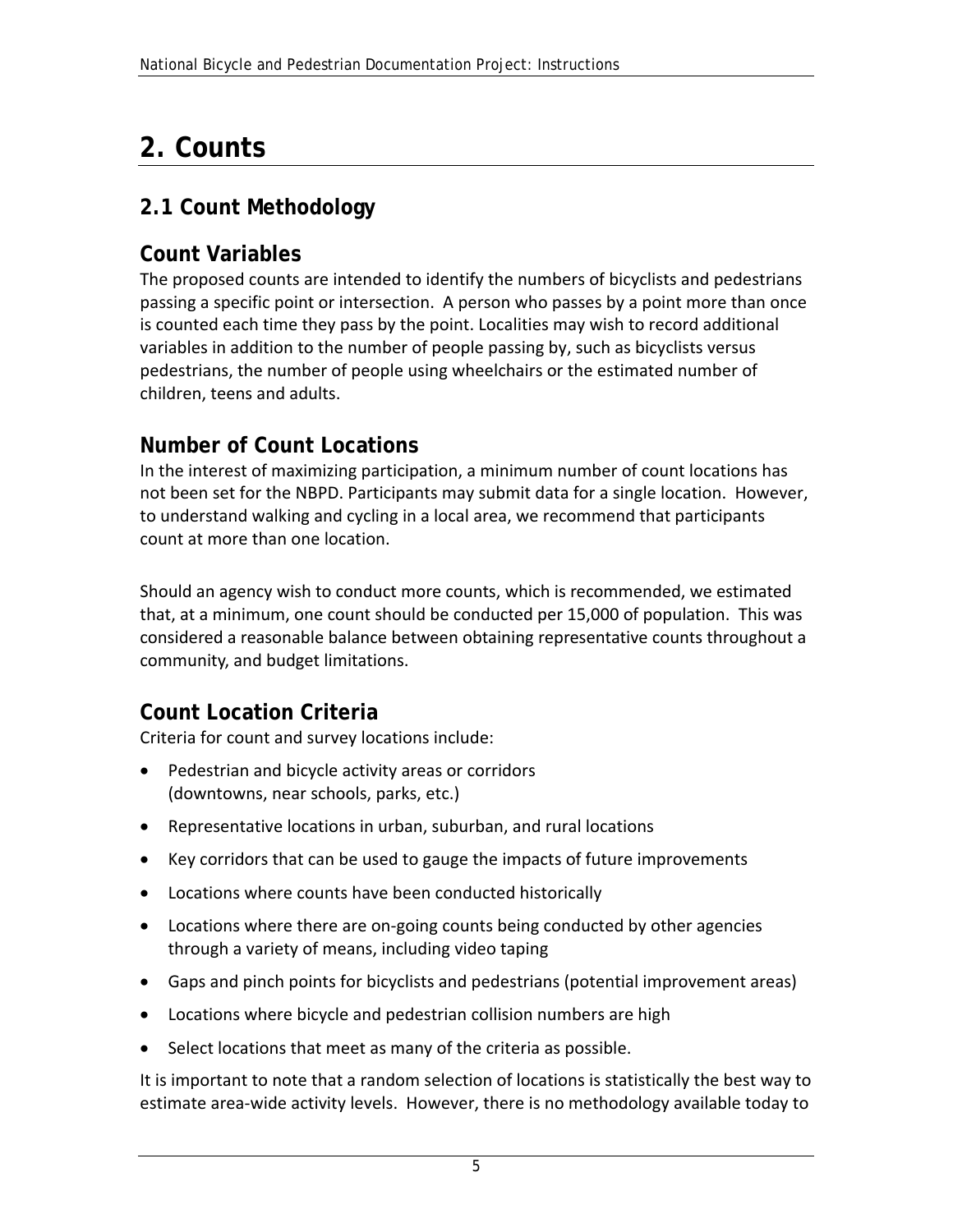extrapolate from counts to area-wide estimates—which is currently done using a combination of aggregate‐type models. More importantly, a random selection of count locations is likely to result in locations with very little if any activity to count!

#### **Screen Line and Intersection Crossing Counts**

The National Count periods are proposed to be manual screen line and intersection crossing counts, conducted by trained counters.

Intersection crossing counts should be conducted at high collision locations and where safety studies are desired. Depending on the volumes of bicyclists and pedestrians, intersection counts may be more complicated and require additional counters because they record two streets as well as turning movements.

Screen line counts are primarily used to identify general trends in volumes, and to see how demographics, land use, and other factors influence walking and bicycling.

The sponsoring agency should determine which method, intersection crossing counts or screenline counts, is better suited to their needs such as safety studies or determining factors that influence walking and bicycling.

## **2.2 Pre-Count Preparation**

To ensure that data received from different participants is comparable and consistent, participants should agree to follow the instructions and guidelines identified below:

#### *STEP 1:**IDENTIFY COUNT MANAGER*

An agency or organization interested in participating in this process will designate a Count Manager who will serve as the primary contact and manager of the count effort. Because this effort will require time and other resources, prior approval should be obtained prior to embarking on this effort. It is estimated that the lead person will need approximately 8 initial hours of management time and 1 hour of management time for every 8 hours of count time being conducted.

#### *STEP 2: OBTAIN MATERIALS*

Count forms and the Background Data Sheet are available from the National Bicycle and Pedestrian Documentation Project website at: www.bikepeddocumentation.org. The Count Manager should check the website to ensure that s/he has the latest versions of the Count Instructions and Forms. Materials can be reproduced freely. The documents provided are:

Count Instructions (This document)

Included in "National Bicycle and Pedestrian Documentation Project: Forms":

• Screenline Count Forms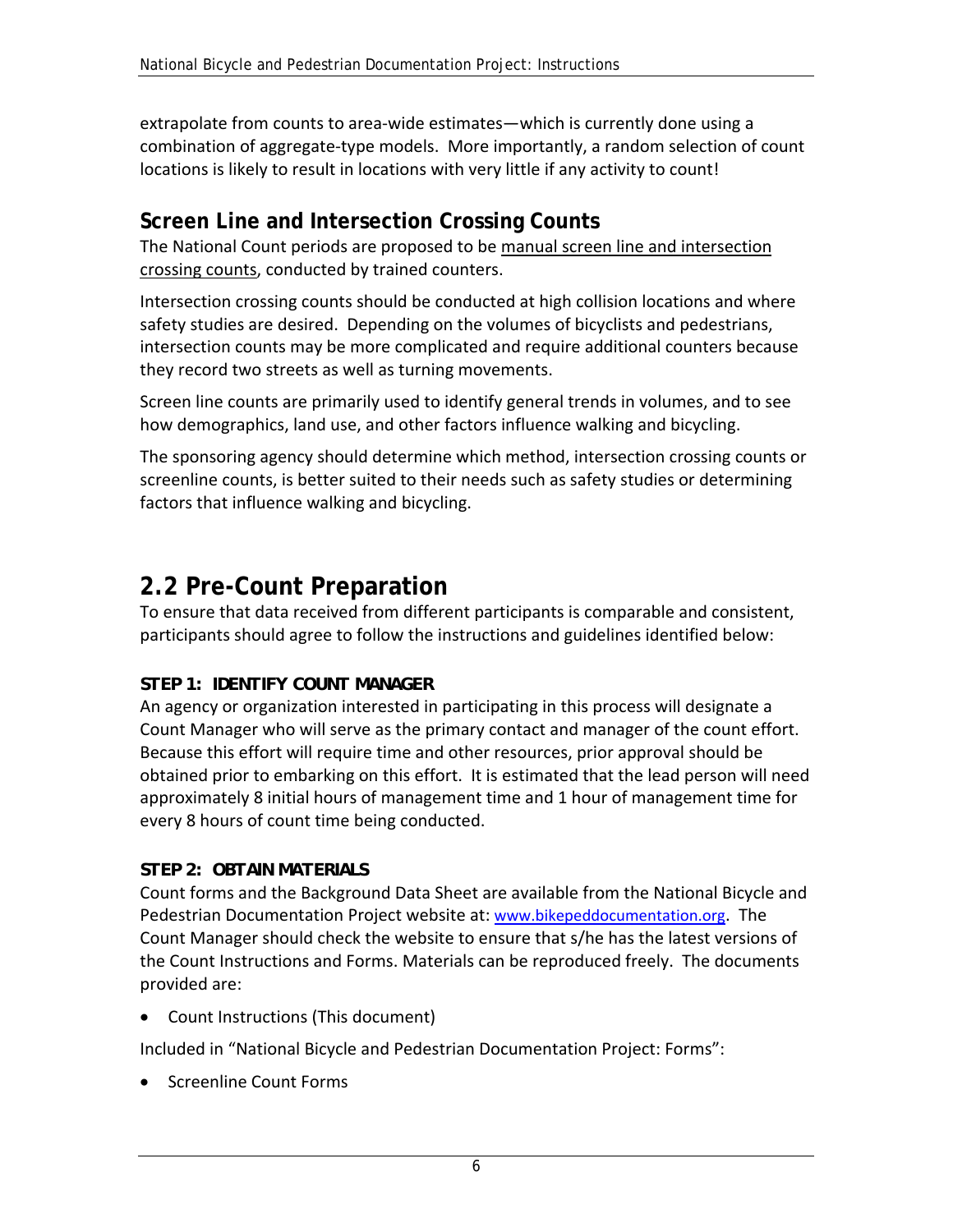- Intersection Count Forms
- Background Data Sheet
- Background Data Sheet Code and Instructions

#### *STEP 3: SELECT GENERAL COUNT LOCATIONS*

Participants may count at only one location, or they may conduct counts at many locations. The following considerations and suggested criteria are provided to help in the selection of general count locations:

- Pedestrian and bicycle activity areas or corridors (downtowns, near schools, parks, etc.)
- Representative locations in urban, suburban, and rural locations
- Key corridors that can be used to gauge the impacts of future improvements
- Locations where counts have been conducted historically
- Locations where there are on-going counts being conducted by other agencies through a variety of means, including video taping
- Gaps and pinch points for bicyclists and pedestrians (potential improvement areas)
- Locations where bicycle and pedestrian collision numbers are high
- Select locations that meet as many of the criteria as possible.

#### *STEP 4: SELECT SPECIFIC COUNT LOCATIONS*

Once general locations have been selected, the Count Manager will need to inspect the sites to determine exactly where counters can be positioned. Guidelines for this inspection trip include:

- For multi-use paths and parks, locations near the major access points are best.
- For on-street bikeways, locations where there are few if any alternative parallel routes are best.
- For traditional downtown areas, a location near a transit stop or in the center of downtown is best.
- For shopping malls, a location near the main entrance and transit stop is best. Count at one access point.
- For employment areas, either on the main access roadway or near off‐street multiuse paths is best. Count at one access point, typically a sidewalk and street.
- For residential areas, locations near higher density developments or near parks and schools are the best. Count at one access point, typically a sidewalk and street.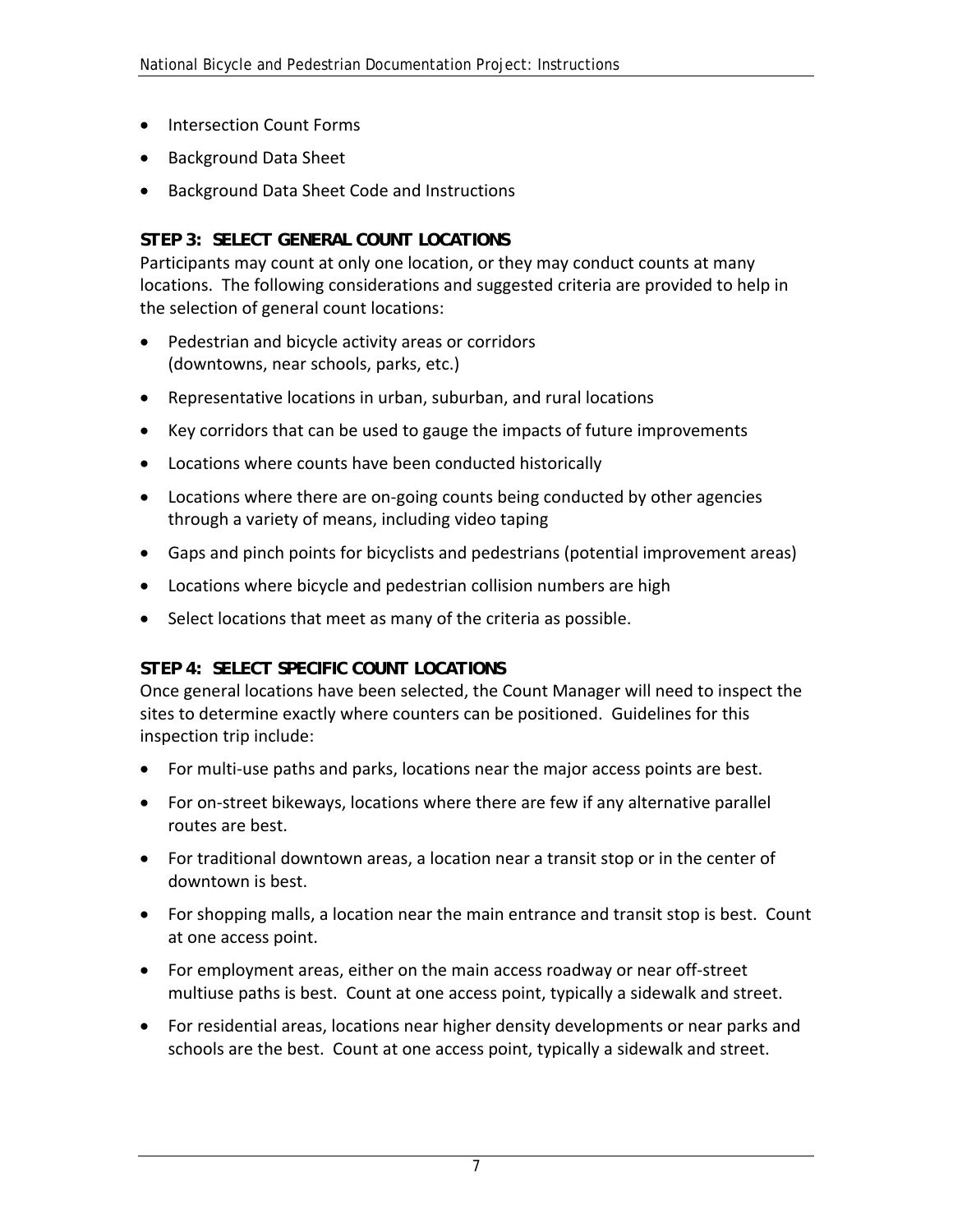For all locations:

- Counts should include travel in both directions.
- Counters will need to be in a safe, visible location and should be on public property in a location that does not block pedestrians or bicyclists.
- You must receive written permission from property owners if you will be on private property.
- If at all possible locate the counters in an area that will be comfortable for them: shade in the summer, protection from the wind in winter.

## **Rationale for Locations**

The recommended locations are based on finding places where bicyclists and pedestrians can be expected to be counted, either now or after improvements have been made. The purpose of the counts is to understand peak bicycle and pedestrian activity on a typical day; while it may be useful to conduct a few counts where pedestrians and cyclists are not expected, it is preferable to understand existing use.

#### *STEP 5: COMPLETE THE BACKGROUND SHEET*

This sheet will provide valuable information on the setting and conditions in which the counts take place. Researchers will be able to cross-tabulate things such as usage with land use, density, weather, income, and the survey results. If conducting annual surveys, background data from prior counts should be updated if necessary.

Use the 'Background Data Sheet', available in "National Documentation Project: Forms" to record characteristics of the count locations. A detailed description of each of the background items is provided in the document "National Documentation Project: Forms."

#### *STEP 6: OBTAIN COUNTERS*

Each location should require one counter, unless you have selected an extremely busy downtown intersection. You will want to identify and secure a counter for each location plus one backup counter for every 5 locations. Counters can be agency employees, temporary employees, students, volunteers, or a professional data collection firm. You may need to secure insurance coverage for counters, or have them sign a waiver indemnifying your organization.

#### *STEP 7: TRAIN COUNTERS*

Counters will need to be trained how to complete forms and interpret field conditions. Trainings can be conducted prior to count times, with a follow‐up briefing in the field prior to the actual count times. Counters need to be instructed how to respond to questions from the public on their activities. They should also be instructed on how to fill out the count form, how to count people (specifically, every time a person passes by) and what not to count.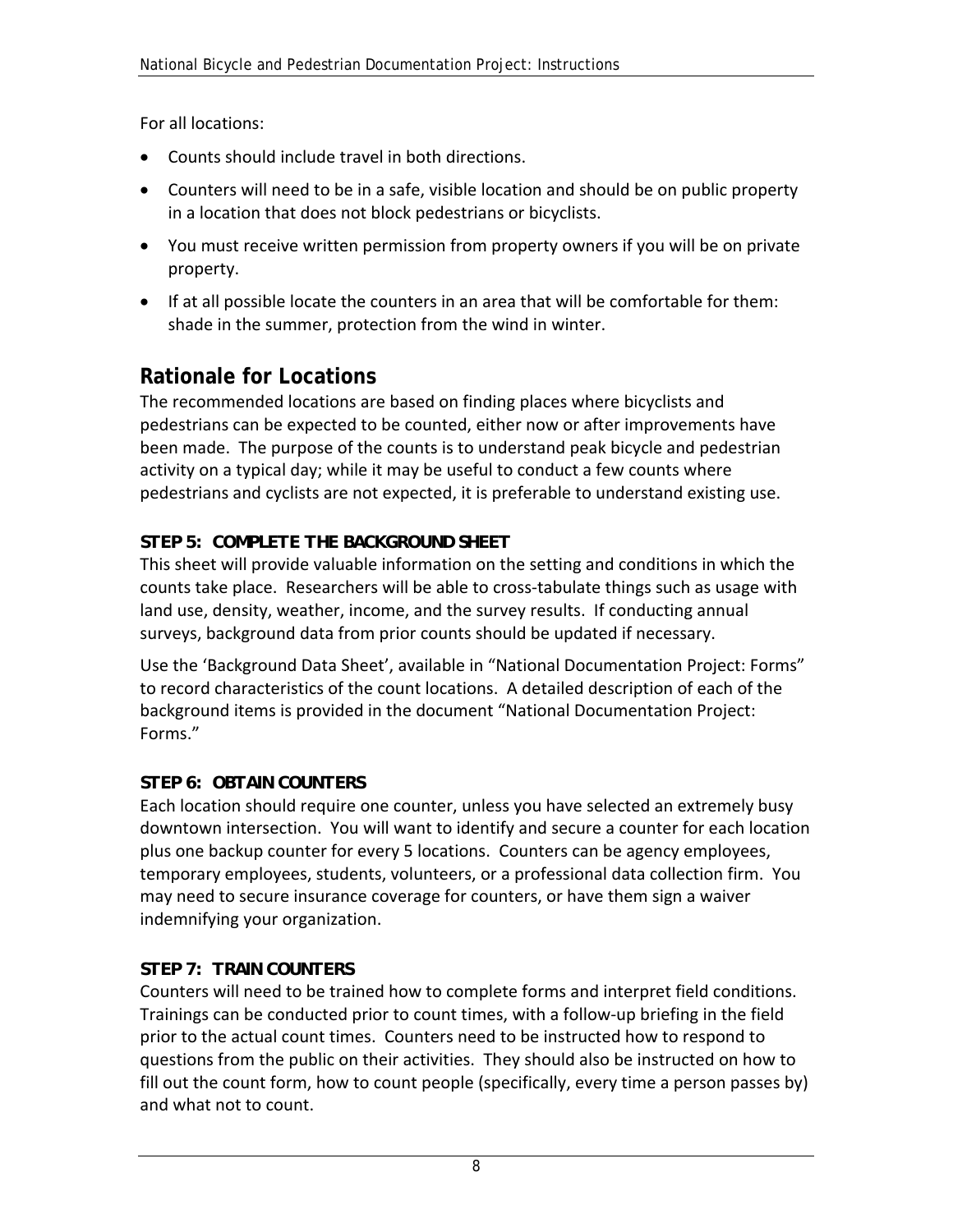## **2.3 The Day of the Count**

#### *STEP 8: COUNTER EQUIPMENT*

All counters should be provided high visibility jerseys, along with name tags identifying the agency/organization they are working for. They should be provided business cards of the lead contact. They should also be provided clip boards and pens, and have a functioning watch. Emergency contact information should be provided for counters. Counts in hot, cold or inclement weather, counters should be provided folding chairs, water, umbrellas (as needed). In very busy areas, a manual clicker may help counters take more accurate counts.

#### *STEP 9: COUNT FORMS*

Distribute count forms to counters. Count forms can be reproduced from the document "National Documentation Project: Forms" available on the National Bicycle and Pedestrian Documentation project website: www.bikepeddocumentation.org.

#### *STEP 10: TRANSPORTING AND MANAGING COUNTERS*

Counters will need to arrive at the count locations at least 15 minutes ahead of schedule. The count manager should visit each count location to ensure that counters are on schedule. If the count locations are numerous or dispersed, designated supervisors may be needed to visit locations. Counters working in excess of 2 hours will need to be relieved for restroom breaks at least every 2 hours, and 30 minutes for lunch periods.

#### *STEP 11: QUALITY CONTROL*

The Count Manager and any location supervisors should conduct a random review of counters during the count period to ensure they are on‐duty and tabulating information correctly. Count results that either varies significantly from one time period to the next or that are unusually consistent may need to be explained sufficiently to the Count Manager's satisfaction, or discarded.

#### *STEP 12: COLLECTING FORMS*

All forms should be collected by the Count Manager at the conclusion of the count period. The Count Manager should double‐check to ensure that the count forms have been completed accurately.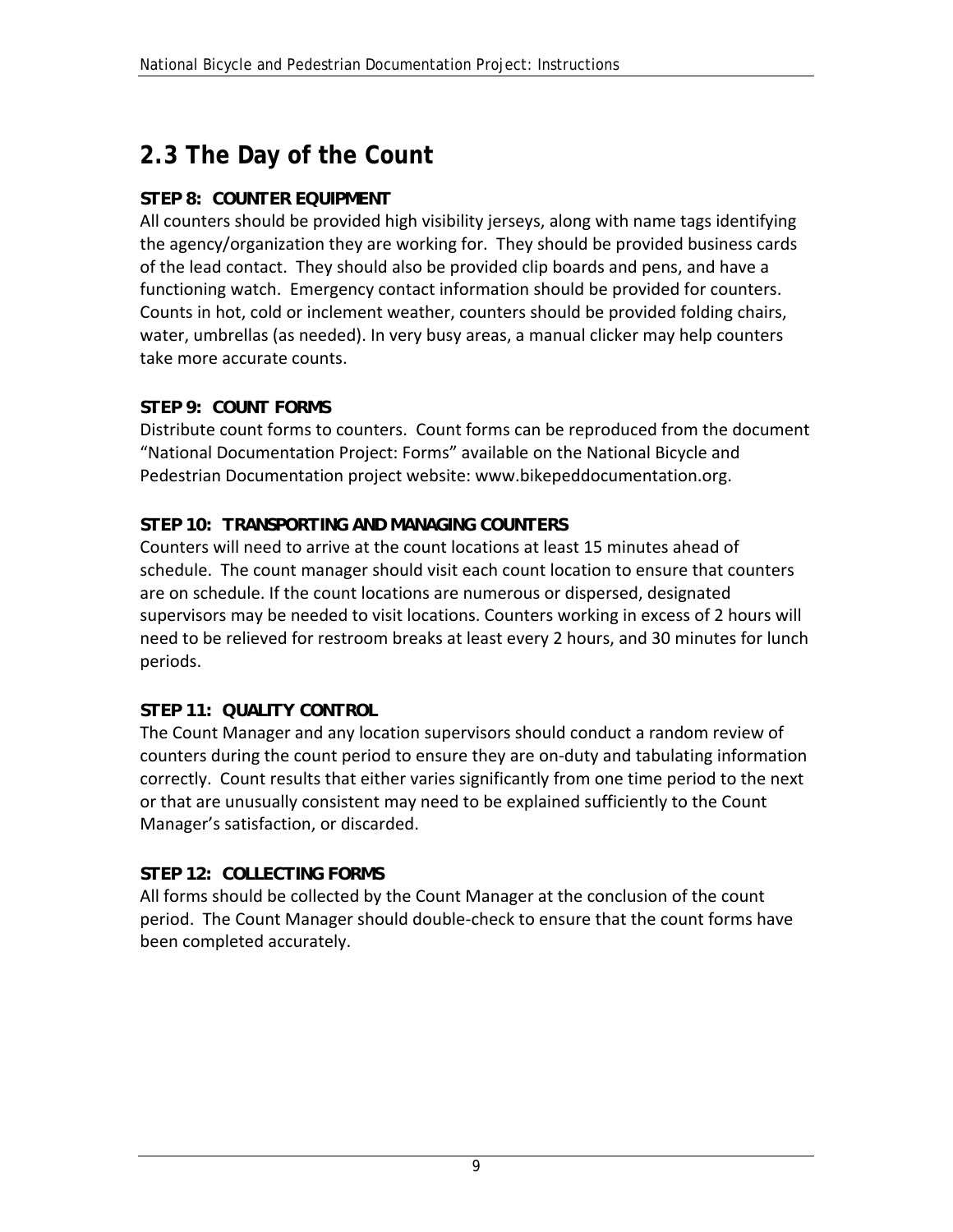## **2.4 Submitting Count Data**

#### *STEP 13: SUBMITTING DATA*

Completed count forms should be reviewed for accuracy and legibility. Any illegible forms should be copied neatly to a fresh count form. After forms are completed they can be submitted along with each location's Background Data Sheet, to data@bikepeddocumentation.org. Participants should keep copies of their forms.

Completed counts can also be entered on the Data Sheet available at www.bikepeddocumentation.org and then submitted to data@bikepeddocumentation.org. Intersection crossing counts should be entered as two locations. See the count forms for tally instructions.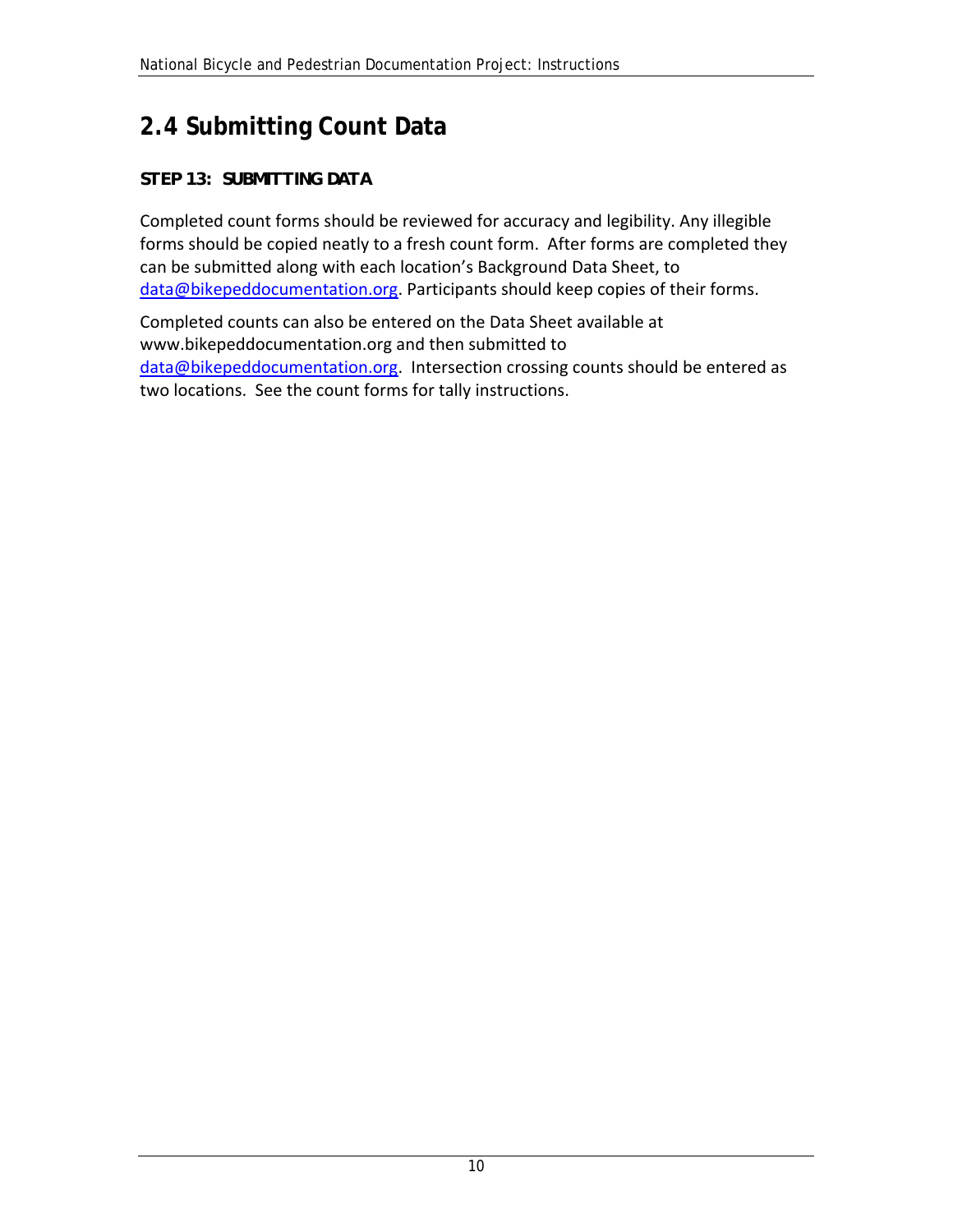## **3. SURVEYS**

## **3.1 Survey Methodology**

## **Types of Surveys**

There are numerous ways to conduct surveys or questionnaires, including phone interviews, insertion questionnaires into utility bills and paychecks, newsletters, web sites, and in field interviews. The proposed system for this survey is random interviews in the field. This approach will yield the best cross section of a community and higher quality information than any other approach. Phone interviews and other approaches will have a significant bias in the sampling group, since entire groups may be under represented. Additionally, in person interviews will provide details on the person being interviewed that other approaches will not allow.

Surveys are more difficult to administer and more likely to have biased results than counts. In part this is due to the fact that surveyors interact with the person being surveyed and can subconsciously influence the outcome. With counts, observers do not generally interact with the people being counted, and thus have less of a chance to subconsciously influence the outcome. With surveys, the surveyor's choice of who to ask, the surveyor's wording of the questions, and language barriers between the surveyor and the survey taker can bias results. The instructions below serve as a basic guideline for conducting bicycle and pedestrian surveys.

Surveys or questionnaires should be administered during the same general time period (within 3 weeks) as the counts. Step‐by‐step instructions for performing the surveys are presented below.

## **3.2 Pre-Survey Preparation**

#### *STEP 1: IDENTIFY SURVEY MANAGER*

An agency or organization interested in participating in this process will designate a lead person who will serve as the primary contact and manager of the survey effort. Because this effort will require time and other resources, prior approval should be obtained prior to embarking on this effort. It is estimated that the Survey Manager will need approximately 8 initial hours of management and an additional 1 hour of management time for every 2 hours of survey time being conducted.

#### *STEP 2: DOWNLOAD MATERIALS*

Survey forms and the Background Data Sheet are available from the National Bicycle and Pedestrian website at: www.bikepeddocumentation.org. The Survey Manager should check the website to ensure that s/he has the latest versions of the Survey Instructions and Forms. Materials can be reproduced freely. The documents provided are: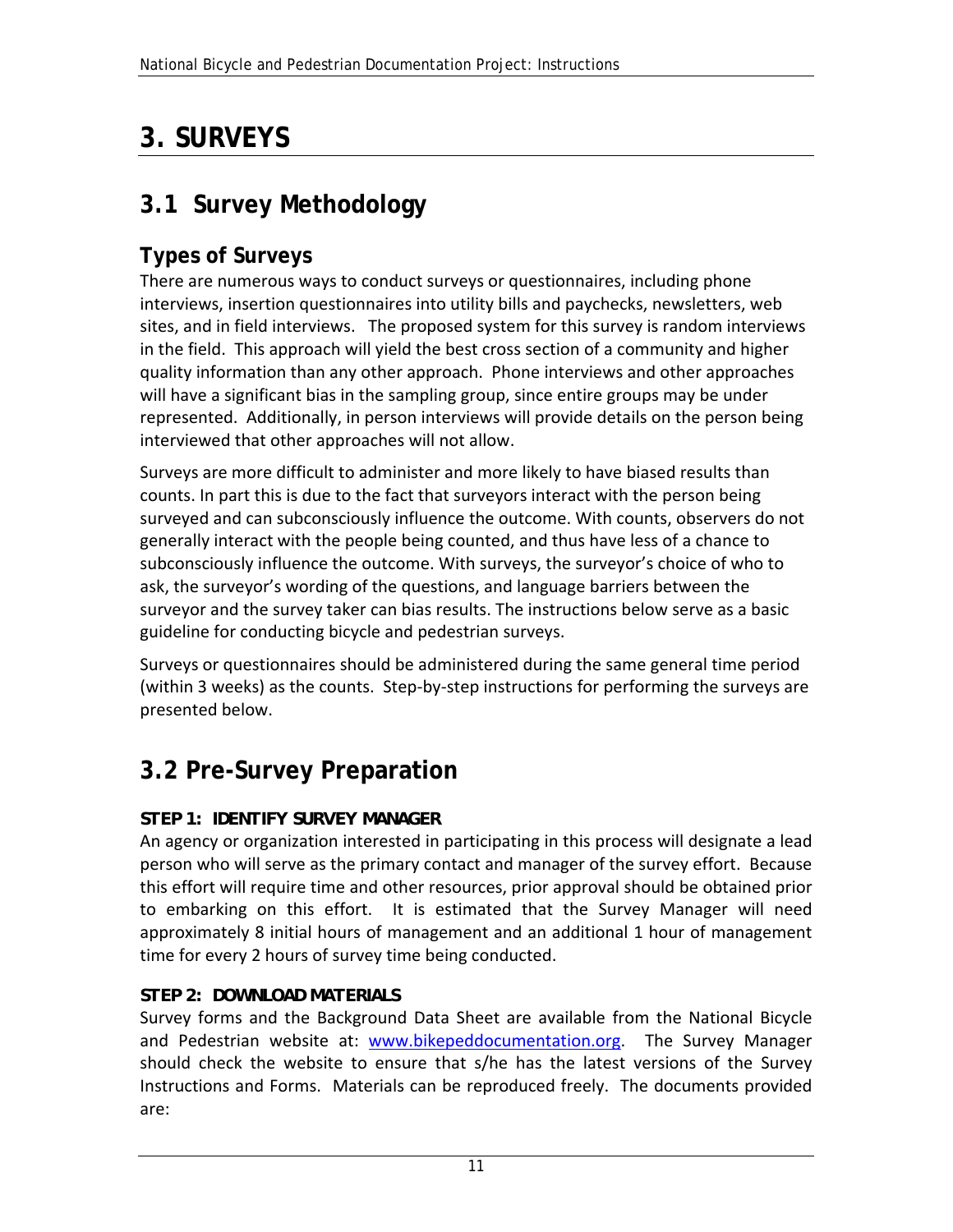• Survey Instructions (This document)

Included in "National Bicycle and Pedestrian Documentation Project: Forms":

- Standardized Survey Forms
- Survey Tabulation Forms
- Background Data Sheet
- Background Data Sheet Code and Instructions

#### *STEP 3: SELECT GENERAL SURVEY LOCATIONS*

There are two types of surveys: Pedestrian and Bicycle. There are no minimum or maximum number of survey locations that participants need to conduct, but if possible conduct the surveys in the same location as the counts. The following considerations and suggested criteria are provided to help in the selection of general survey locations:

- **Pedestrian and bicycle activity areas or corridors**
- Representative locations in urban, suburban, and rural locations
- Key corridors that can be used to gauge the impacts of future improvements
- **E** Locations where surveys have been conducted historically
- **EXTE:** Locations where bicycle and pedestrian collision numbers are high
- Locations where there are on-going surveys being conducted
- Gaps and pinch points for bicyclists and pedestrians

#### *STEP 4: SELECT SPECIFIC SURVEY LOCATIONS*

Once general locations have been selected, the Survey Manager will need to inspect the sites to determine exactly where surveyors can be positioned. Guidelines for this inspection trip include:

#### *Path Survey*

1. For multi‐use paths, locations near the major access points are best.

#### *On-Street Bikeway Survey*

- 1. For on‐street bikeways, locations at signalized intersections or bicycle parking areas are best.
- 2. Alternatively, bicyclists could be interviewed at their end points, such as work, shopping, or other areas.

#### *Sidewalk Surveys*

- 1. For traditional downtown areas, a location near the center of the downtown is best.
- 2. For shopping malls, a location near the main entrance and transit stop is best.
- 3. For employment areas, either on the main access roadway or near an off‐street multiuse path is best.
- 4. For residential areas, locations near higher density developments or near parks and schools are the best.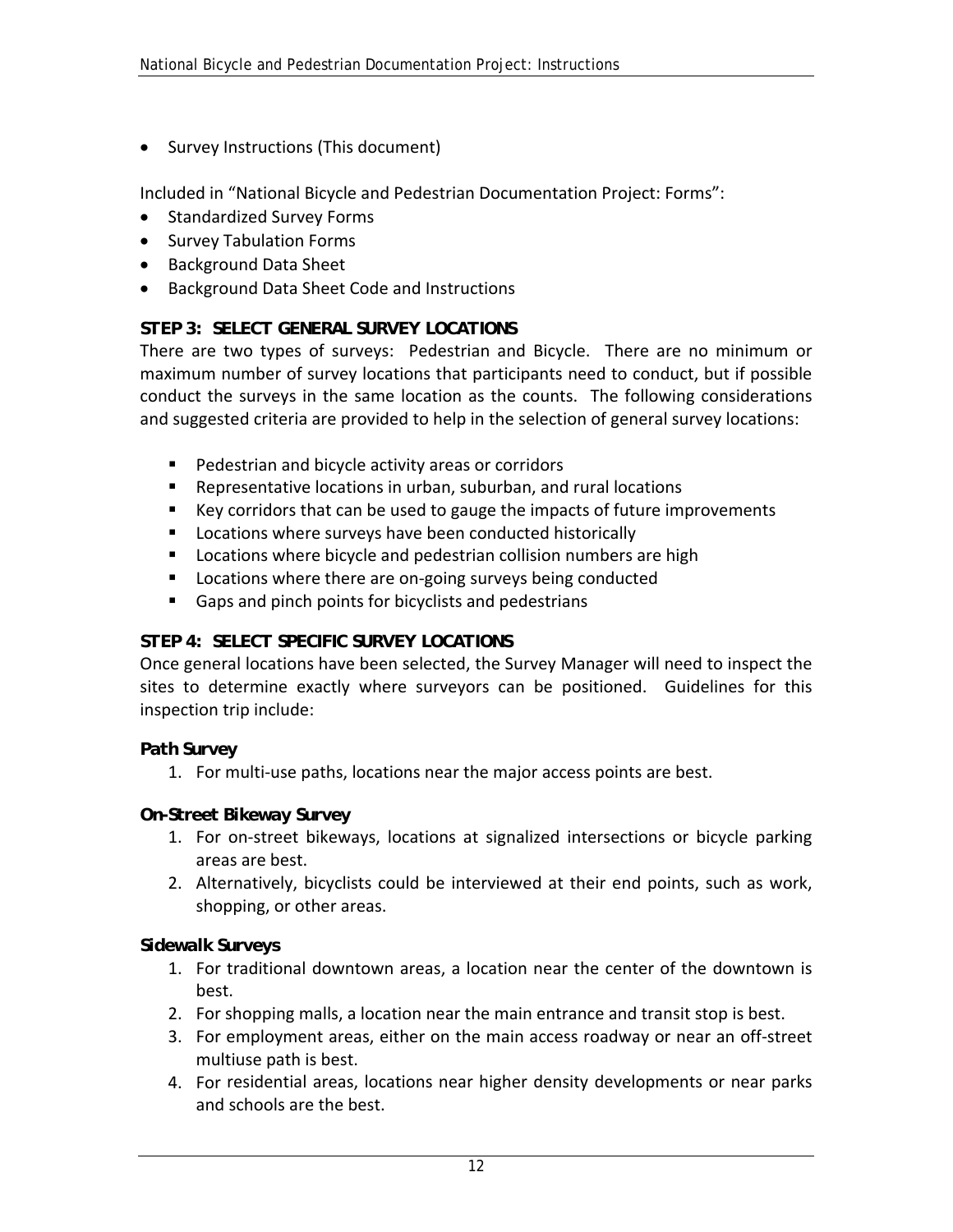#### *For all locations:*

Surveyors will need to be in a safe, visible location and on public property. You may be able to get permission to conduct surveys on private property such as a mall or major employer. Locations should provide shade and seating for surveyors.

#### **Rationale for Locations**

The recommended locations are based on finding places where bicyclists and pedestrians can be expected to congregate, either now or after improvements have been made. There is little point in conducting surveys in locations where pedestrians and bicyclists are almost non‐existent.

#### *STEP 5: COMPLETE THE BACKGROUND SHEET*

This sheet will provide valuable information on the setting and conditions in which the surveys take place. Researchers will be able to cross‐tabulate things such as usage with land use, density, weather, income, setting, trip purpose, and the survey results. If you have already done this for the counts, simply add the information under Surveys. If conducting annual surveys, background data from prior counts should be updated if necessary.

Use the 'Background Data Sheet', available in "National Documentation Project: Forms" to record characteristics of the survey locations. A detailed description of each of the background items is provided in the document "National Documentation Project: Forms."

#### *STEP 6: OBTAIN SURVEYORS*

Each location should require two surveyors, unless you have selected an extremely busy location in which case, more surveyors will be needed. You will want to identify and secure two surveyors for each location plus one backup counter for every 5 locations. Surveyors can be agency employees, temporary help, students, volunteers, or a professional data collection firm. You may need to secure insurance coverage for surveyors, or have them sign a waiver indemnifying your organization.

#### *STEP 7: TRAIN SURVEY TAKERS*

Surveyors will need to be trained carefully, since the general public is reluctant to be stopped and questioned. The surveys are designed to be completed in less than five minutes. The surveyor should be warned not to be aggressive and respect people's wishes not to be bothered. The ideal surveyor is a person who can speak clearly, is somewhat outgoing, and presents him or herself well. It is best if surveyors live or work in the neighborhood in which the surveys are being conducted. Surveyors need to be able to ask questions and write responses at the same time. Bilingual speakers may be needed in some locations.

Surveyors should ask the following question as people approach: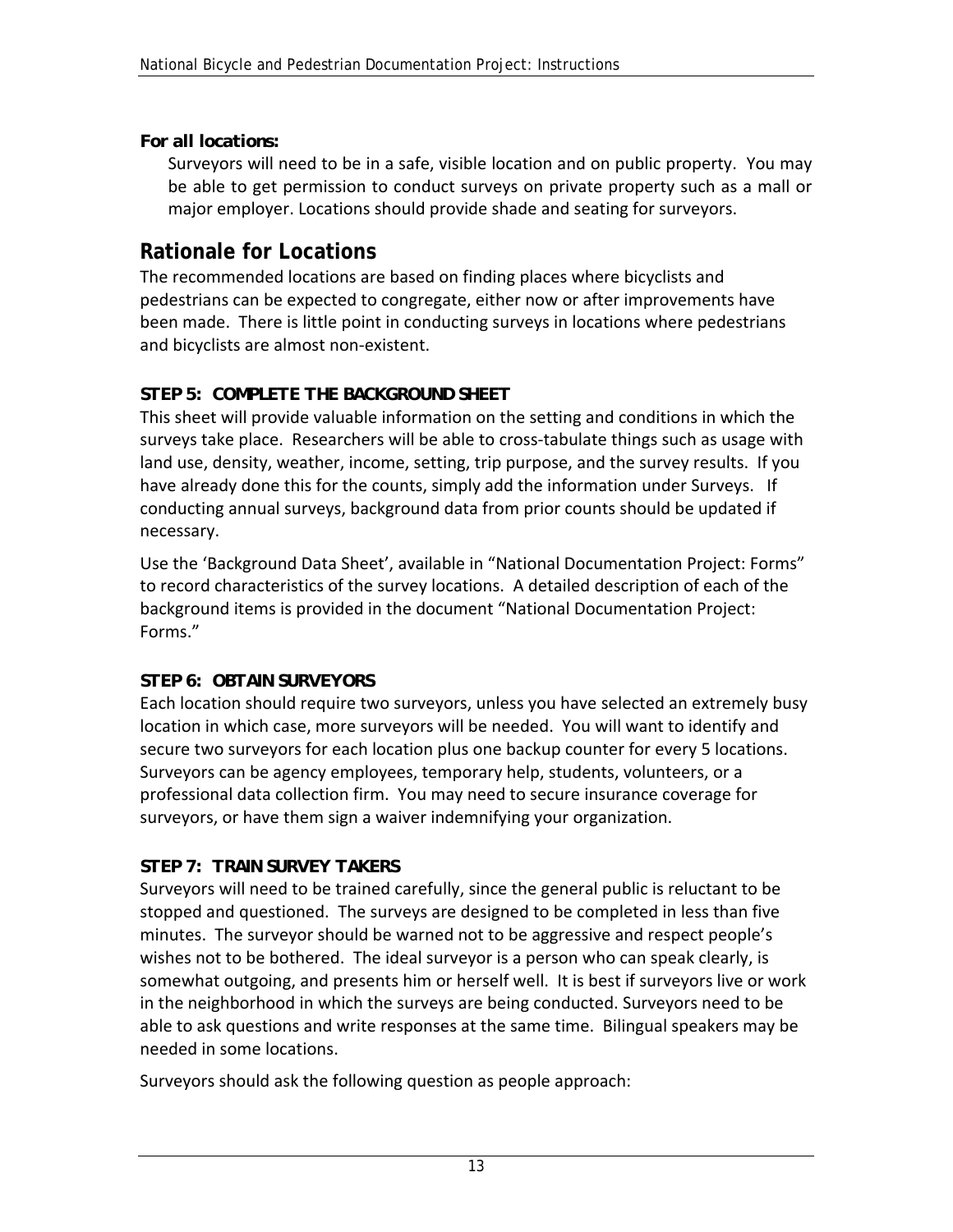"Hello, do you have time to answer a few questions about walking and biking?"

If yes:

"My name is The and I'm conducting this survey for \_\_\_\_\_\_\_\_\_\_\_\_\_\_\_\_\_. The information will be used to better understand why people walk and bike where they do. The survey will take about 5 minutes.

"You don't have to answer all the questions, and you can stop taking the survey at any time. I won't ask for any personal information. Would you like to take the survey?

In an area where residents primarily speak another language besides English, survey takers should ask the above question in the appropriate language, and survey forms should be translated into the appropriate language.

To reduce bias inherent in surveying, the Survey Manager should create a methodology for randomly sampling passing pedestrians and cyclists. This could be to ask every single pedestrian and cyclist, or in areas with a lot of traffic, this could be to ask every third or fifth passing pedestrian or cyclist. The important part is to keep it consistent. If a person asks to take the survey, you should let them, but their data should not be counted as it can potentially bias the results. In all cases, surveyors should keep track of the number of people they asked to take the survey so that a refusal rate can be calculated.

To ensure accuracy of the data, surveyors should fill out the form for the survey taker.

Surveyors should be given answers to a list of anticipated questions and trained to refer all other questions to the Survey Manager. Surveyors should have copies of the Survey Manager's business cards on hand.

## **3.3 Day of the Survey**

#### *STEP 8: SURVEY TAKER EQUIPMENT*

Survey takers will need to have a clear identification badge and color jersey. A simple sign measuring 2 feet by 2 feet may be placed at the survey location that reads: SURVEY ON PUBLIC USE IN PROGRESS: [AGENCY OR ORGANIZATION NAME].

Survey takers will need to have a method of recording the number of people they asked to calculate the refusal rate. This could be a clipboard and tick marks or a hand held clicker.

#### *STEP 9: SURVEY FORMS*

Distribute survey forms to counters. Reproduce survey forms from the appendix materials.